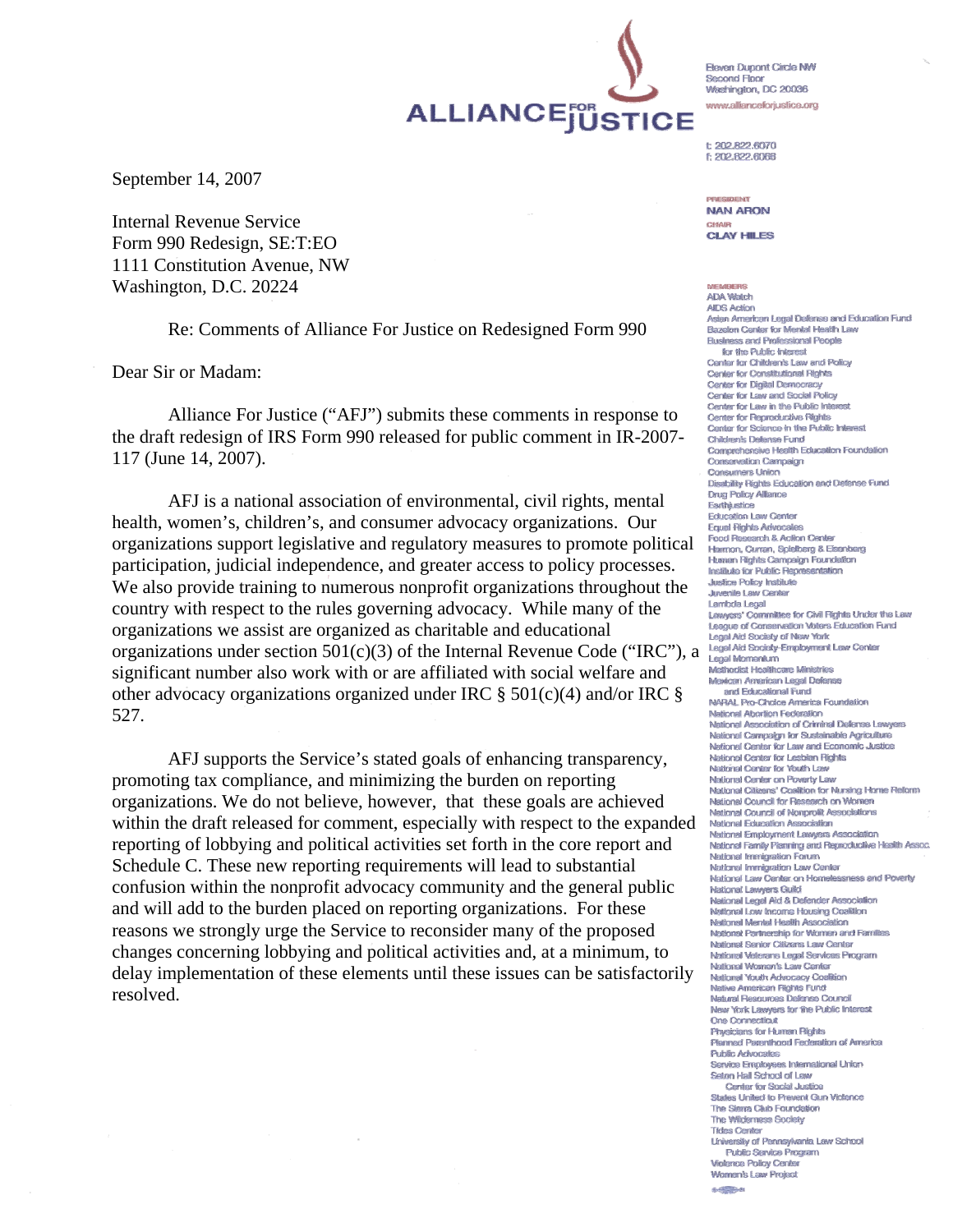# The Service Should Not Require Reporting of Lobbying Activities By Non-501(c)(3) Organizations and Should Not Expand Reporting By 501(c)(3) Organizations As Proposed In The Draft

## **Schedule C, Part II-B: Application to Non-501(c)(3) Organizations**

 Part II-B of Schedule C for the first time would require organizations other than IRC  $\S 501(c)(3)$  organizations to report on their lobbying activities. There is no statutory authority for this significant expansion of the reporting obligations of IRC  $\S 501(c)(4)$  and other IRC  $\S 501(c)$  organizations, nor is there any tax-administration reason for requiring such organizations to maintain records and report on their lobbying activities. Unlike non-electing IRC  $\S$  501(c)(3) organizations, which may engage only in an insubstantial amount of lobbying, there is no limit on how much other IRC  $\S 501(c)$ organizations may spend on lobbying nor is there any restriction on the kinds of lobbying activities they may undertake. There is, therefore, no reason to burden these organizations with additional record-keeping and reporting obligations.

While IRC  $\S$  501(c) organizations, other than non-electing IRC  $\S$  $501(c)(3)$  organizations, would not be required to report the amounts of their lobbying expenditures in Part II-B, they would be required to attach a statement describing in detail the activities they conducted to influence legislation. This new requirement will force IRC  $\S 501(c)(4)$  organizations and other IRC § 501(c) organizations to create and maintain expensive new record-keeping systems. In addition, it is important to note that the disclosure of lobbying activities may burden activities that are protected under the First Amendment to the United States Constitution by disclosing the organizations' tactics and strategies and adding significantly to the cost of these activities. *See*, e.g., *Gibson v. Florida Legislative Comm.,* 372 U.S. 539, 557 (1963); *Sweezy v. New Hampshire,* 354 U.S. 234, 245 (1957) (Frankfurter, J. concurring); *United States v. Harriss,* 347 U.S. 612 (1954). The likelihood of interfering with protected speech is enhanced in this context where the Service has not, as discussed below, made clear the kinds of activities that must be reported. Given these constitutional concerns, and the absence of any legitimate tax-related reason for the expansion of lobbying reports to non- $501(c)(3)$  organizations, this aspect of the draft should be dropped in all respects.

## **Schedule C, Instructions - Definition of Terms**

I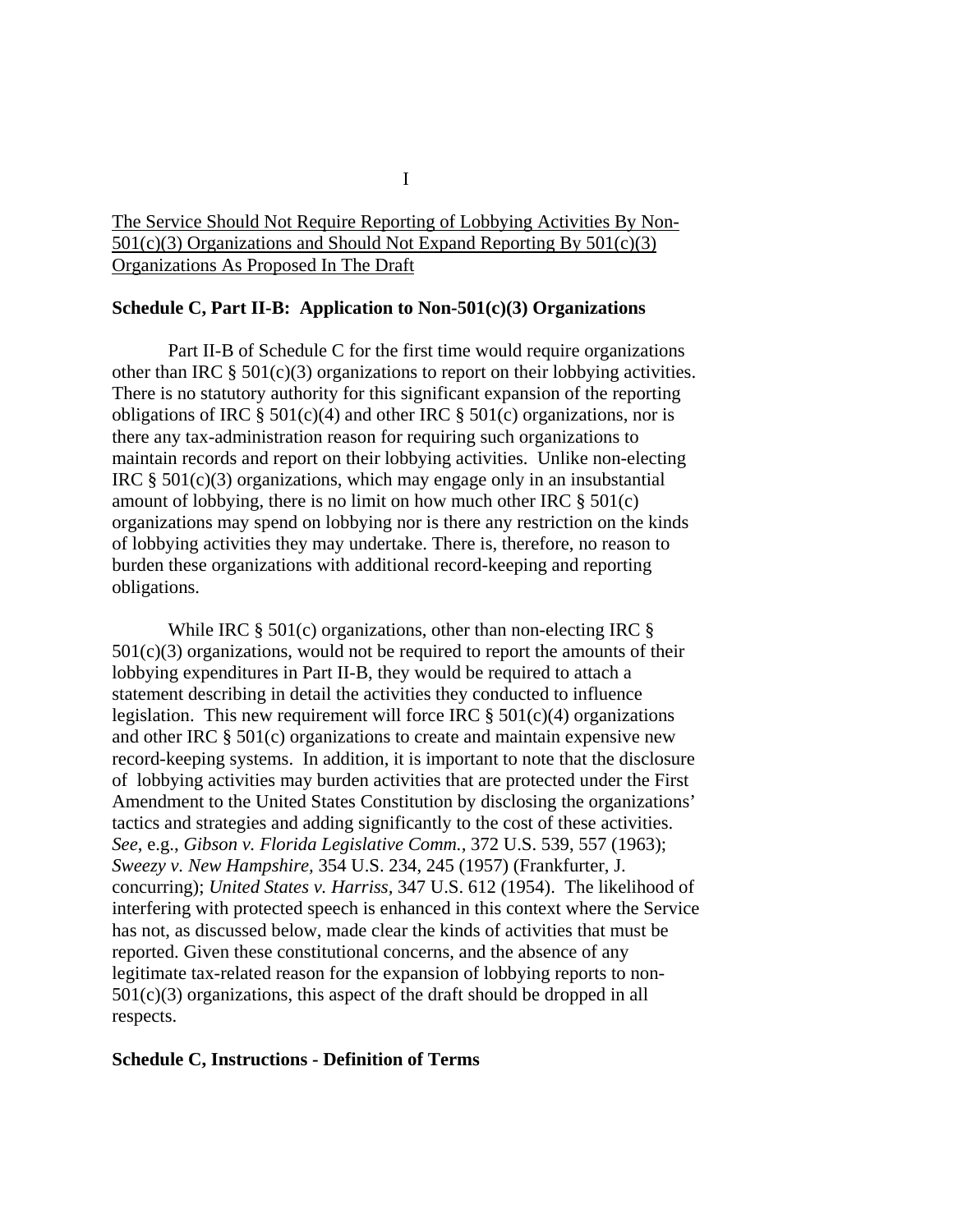The definitions of "Lobbying Activities" and "Legislation" in the general instructions for Schedule C appear to be applicable only to Part II-B of Schedule C, since Parts II-A, III-A and III-B have their own definitions, which may differ from the generic definition applicable to Part II-B.<sup>1</sup> The use of different definitions of "lobbying activities" within the same Schedule and, at least in some cases, for the same organization is bound to create enormous confusion within the nonprofit advocacy community and the general public. Further, the generic definition in the instructions for Schedule C provides virtually no useful guidance to reporting organizations because it fails to address numerous important issues. If, contrary to our strong recommendation in the previous section, the Service continues to apply section II-B to non-501 $(c)(3)$  organizations, it should provide a detailed definition of lobbying that provides adequate guidance to reporting organizations and is consistent with the definitions applicable under other Parts of Schedule C.

## **Schedule C, Part II-B, Line 2a and Related Instruction**

The draft instruction for Line 2a of Part II-B of Schedule C states that a non-electing  $501(c)(3)$  organization should answer "Yes" if its lobbying activities were "substantial." The instruction fails to state, however, what is meant by the term "substantial" or what activities should be included in the definition of "lobbying," thus leaving organizations without any guidance as to how to respond to this item.

 Insofar as Line 2 appears generally to be aimed at organizations that have paid tax under section 4912, this purpose would be better served simply by asking the questions in lines 2b, 2c and 2d, without getting into the difficult definitional questions raised by line 2a, which should be dropped.

#### **Part V, Line 11d of the Core Report Form and Related Instruction**

 $\overline{a}$ 

Part V, line 11d of the core report would require all nonprofit organizations for the first time to report separately on certain expenses relating to lobbying as part of the general statement of functional expenses<sup>2</sup> in the core report. This proposed change raises a number of difficulties.

<sup>1</sup> To provide but one example, whereas the statement in the instruction that "legislation" does not include actions by executive, judicial or administrative bodies, some executive branch actions pertaining to legislation are included in the definition of lobbying activities under section 4911. See Treas. Reg. § 56.4911-2(b)(1)(B)

<sup>&</sup>lt;sup>2</sup> In addition to the objections raised in text, we note that "lobbying" would not normally be regarded as a functional expense.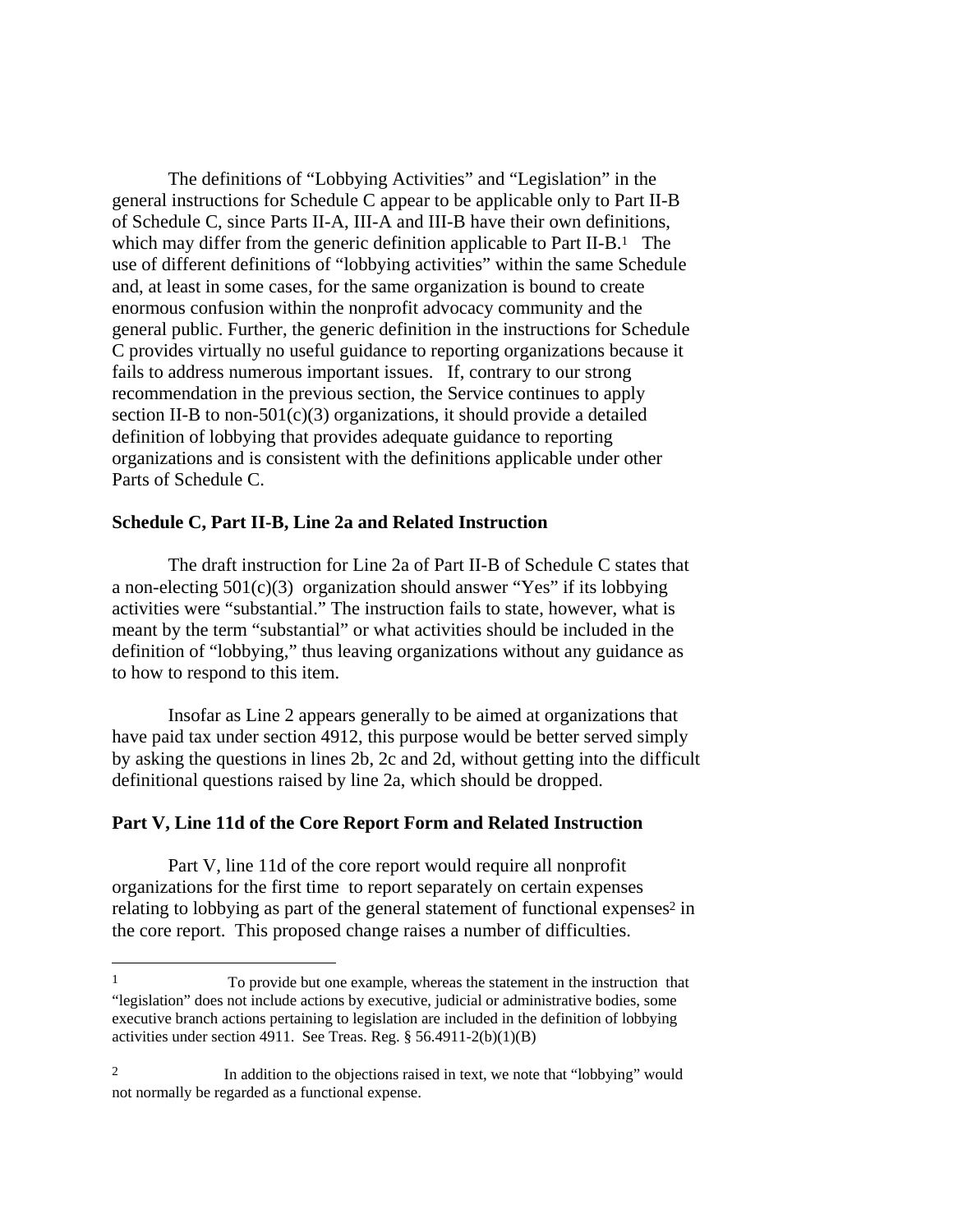First, since this part of the form applies to all reporting organizations regardless of their tax status, it requires a separate definition of lobbying activities applicable to all 501(c) and 527 organizations. However, no such definition currently exists and the attempt in the draft instructions to create such an all-encompassing definition will lead to significant confusion with respect to existing definitions under sections  $501(c)(3)$ , 4911 and 162(e), which have been in place for many years and which are applicable to portions of Schedule C. For example, the draft instruction for line 11d states that the organization should include "amounts for lobbying before federal, state, or local executive, legislative or administrative boards." Lobbying of executive and administrative agencies, however, is generally not included in the definition of lobbying activities under section 4911, see e.g., Treas. Reg. § 56.4911-2(d)(3) ("legislative body" does not include executive, judicial, or administrative bodies"), and has limited application under section 162(e). See Treas. Reg. § 1.162-29(b)(6). Lobbying of local legislative bodies is also subject to special rules under IRC  $\S$ § 162(e)(1)(A) and 6033(e)(1)(A)(ii). See e.g. Treas. Reg.  $\S 1.162-20(c)(5)$ . Use of a generic definition of "lobbying" that includes activities which are not included in more familiar definitions can only lead to confusion on the part of both reporting organizations and the general public.

Second, with the exception of electing IRC  $\S$  501(c)(3) organizations, IRC § 501(c) organizations and IRC § 527 organizations are not currently required to maintain separate records of lobbying expenses. The proposed change, along with other changes in Schedule C, will create unnecessary reporting burdens for such organizations.

 Third, there is no tax-related reason why nonprofit organizations, including IRC § 501(c)(3) organizations, need to report *separately* on their consulting agreements relating to lobbying. Lobbying is simply another activity by which IRC § 501(c) organizations seek to achieve their exempt purposes, and there is no justification for requiring that lobbying expenses be broken out from other program related expenses such as expenditures and contracts for public education, research, or client services.

 In light of these considerations, line 11d should be dropped in its entirety, leaving consulting contracts for lobbying purposes to be included under "other" items in line 11g.<sup>3</sup>

<sup>3</sup> Any independent contractor who receives more than \$100,000 from the organization would also be reported under Part II, Line 10a of the core form, along with a description of the services provided.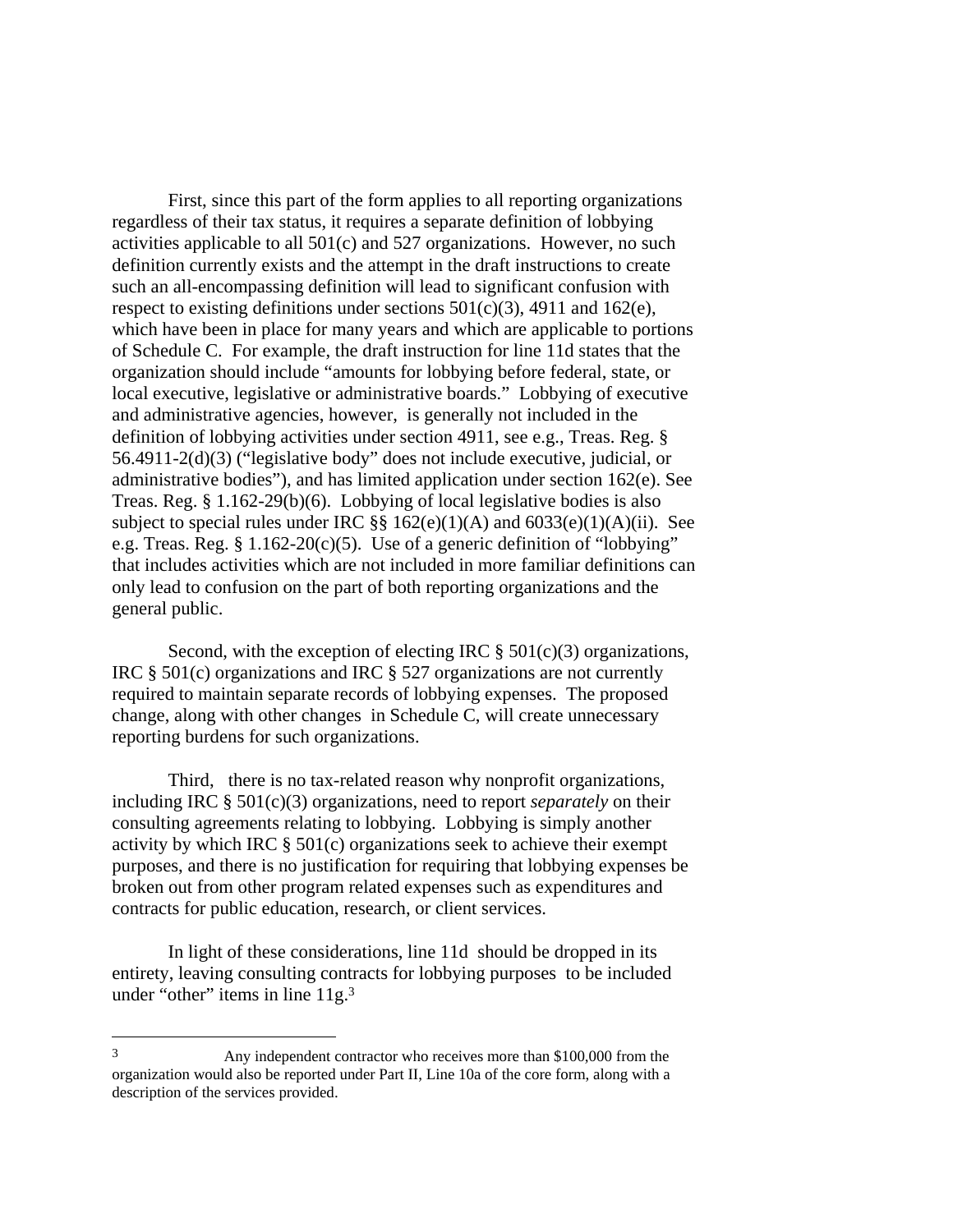# The Expanded Reporting of Political Activities in the Redesign Relies on Confusing and Inconsistent Definitions Which, In Some Critical Ways, Are Inconsistent With Current Interpretations of the IRC

## **Schedule C, Part I-A, Line 1 and Related Instruction**

 Line 1 of Part I-A of Schedule C requires all IRC § 501(c) and IRC § 527 organizations to provide a description of their "direct and indirect political campaign activities". This generic requirement should be eliminated for a number of reasons.

 First, the information sought serves no tax-administration purpose that is not otherwise served by Part I-C of Schedule C, which requires organizations to report on their exempt function activities within the meaning of IRC § 527(e). Part I-C provides the Service with sufficient information to make any tax-related determination with respect to reporting organizations without requiring a detailed description of the organization's political activities that will add to advocacy organizations' record-keeping and reporting burdens and could interfere substantially with organizations' speech and associational activities protected under the First Amendment. *See*, e.g., *AFL-CIO v. Federal Election Commission*, 333 F.3d 168 (D.C.Cir. 2003).

 Second, the instruction's effort to define the types of activities that must be reported is confusing in the extreme. The term "direct and indirect political campaign activities" is not used anywhere else in the Internal Revenue Code or Regulations 4 and, for this reason alone, is likely to lead to significant uncertainty and confusion. The draft definition of this new term in the instruction leaves open a number of important questions and creates its own confusion in light of other applicable definitions in this area. For example, the definition does not make clear whether efforts to influence a ballot measure fall within the definition of "political campaign activities," as they do under many state laws, but not under prior pronouncements by the Service. Under regulations issued by the Service to implement IRC § 527, certain expenditures allowed under federal or state election laws are not

<sup>4</sup> Line 81a of the current Form 990 uses the term "direct and indirect political expenditures". Many of our comments regarding the draft of the redesigned Form 990 are based on the experience of nonprofit organizations in attempting to report under the current form.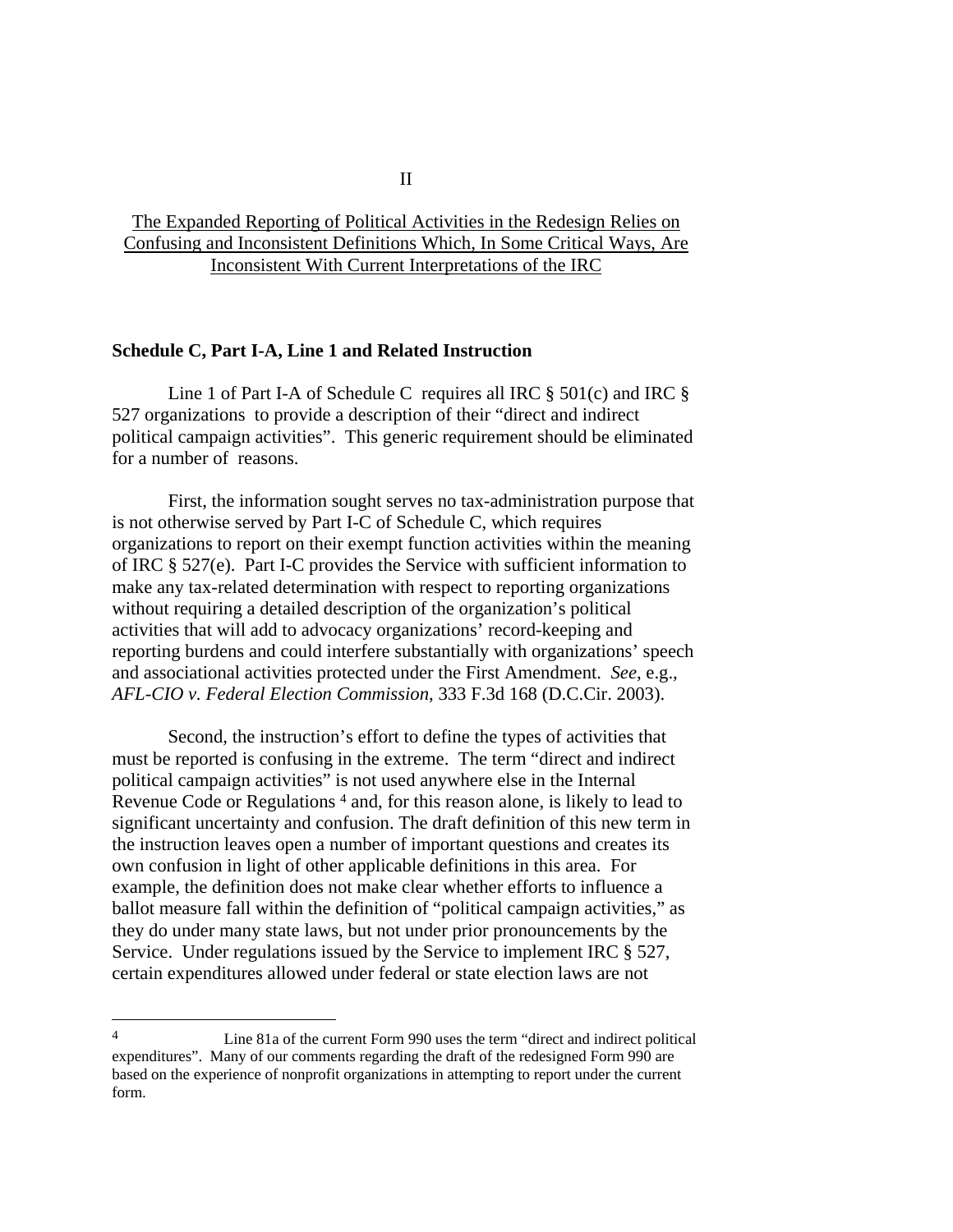currently included within the definition of "exempt function expenditures."5 Treas. Reg. § 1.527-6(b)(3). These expenditures include administrative and fundraising expenditures for a separate segregated fund established by the organization, partisan communications to an organization's members, and certain nonpartisan voter registration and related activities.6 See 2 U.S.C. §  $441b(b)(2)(A)-(C)$ . Similarly, the regulations defining exempt function expenditures with respect to the tax under IRC § 527(f) currently do not include indirect expenses. See Treas. Reg. § 1.527-6(b)(2). Apart from the confusion caused by the use of a new and unfamiliar definition, if the Service's intention is to require reporting in Part I-A of political activities that do not fall within the definition of exempt function expenditures for purposes of IRC § 527, then organizations will have to maintain two sets of records one limited to exempt function expenditures and a second including additional (undefined) categories of activities.

 Third, the instruction for this new requirement will, at a minimum, cause enormous confusion regarding an important policy and legal question that has remained unresolved by the Service for many years. Specifically, the instruction states that, for organizations other than section  $501(c)(3)$ organizations, "political campaign activities also include activities that support or oppose candidates for *appointive* federal, state, or local public office or office in a political party." In Announcement 88-114, 1988-37 I.R.B. 26, the Service sought public comment on the question of whether efforts to influence the selection of individuals to appointive office should constitute exempt function expenditures within the meaning of IRC § 527(e). *See also,* G.C.M. 39694 (January 22, 1988). Alliance for Justice and other organizations filed extensive comments on this question, which has never been resolved by the Service. *See, e.g.,* Judith E. Kindell and John Francis Reilly, "Election Year Issues," in 2002 Exempt Organizations Continuing

<sup>5</sup> The term "political campaign activities" will be particularly confusing for IRC § 527 organizations that are required to file Form 990, since those organizations are generally governed by the term "exempt function expenditures," see IRC §§ 527(i) and (j), and will be unclear as to the meaning of this different terminology. The draft would also require such organizations to maintain two sets of books, one for purposes of filing Form 8872 and another for Form 990. If the Service expects organizations to report under Part I-A of Schedule C activities that are not within the definition of exempt function expenditures under IRC § 527, it should exempt IRC § 527 organizations from this section entirely.

<sup>6</sup> While the draft Instruction states that the term "political campaign activities" does not include "any activity intended to encourage participation in the electoral process, such as voter registration or voter education, provided that the activity does not directly or indirectly support or oppose any candidate," the scope of this language is unclear and would not exclude many activities which do not fall within the scope of exempt function activities for purposes of IRC § 527.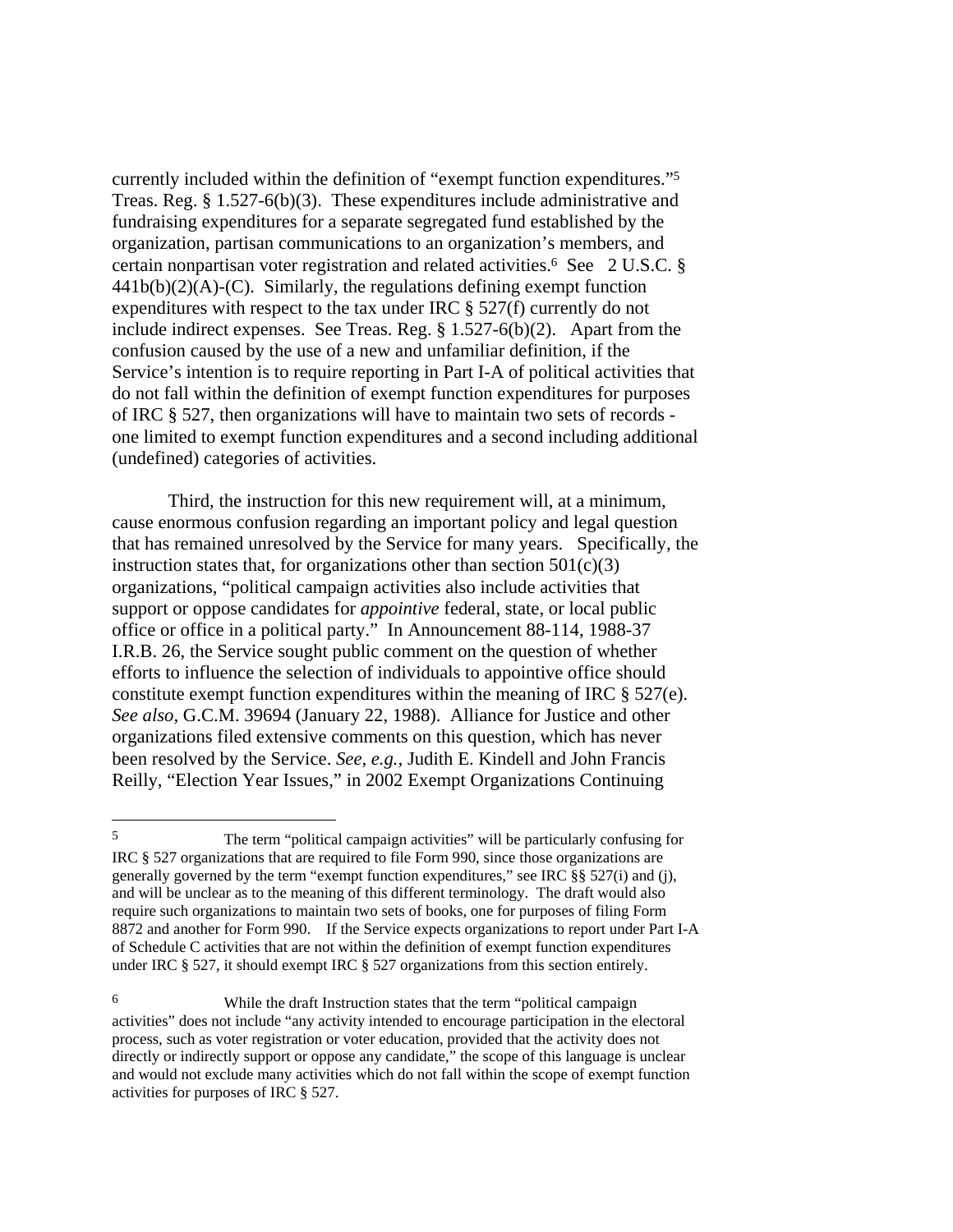Professional Education Technical Instruction Program, 397 n. 27 ("No final determination of this issue has been made.") If the statement in the draft instruction means that efforts to influence appointive offices will now be treated as exempt function expenditures for purposes of IRC § 527(e) and (f), this is a particularly backhanded way to resolve this long-standing legal and policy question. Such a conclusion would have far-ranging impact on the activities of numerous IRC § 501(c) organizations, and would leave the advocacy community with no guidance concerning a host of subsidiary issues that were highlighted in AFJ's 1988 comments.7 On the other hand, if the Service still has not resolved the question of whether nominations for appointive offices are covered under IRC § 527, but nevertheless intends to include efforts to influence appointive offices within the more general term "political campaign activities," even this more limited interpretation will lead to enormous confusion within the regulated community. Finally, the instruction provides no explanation for it's suggestion that a different rule applies to IRC  $\S 501(c)(3)$  organizations, adding further to the confusion that will be created and leaving  $501(c)(3)$  organizations without any guidance as to whether they may lobby in support of or opposition to nominees for judicial and executive branch positions.

# **Schedule C. Part I-A, Line 3 and Related Instruction**

 $\overline{a}$ 

 Line 3 of Part I-A requires all IRC § 501(c) and IRC § 527 organizations to provide the total number of hours of "volunteer labor" used in political campaign activities. This new requirement should also be eliminated, for the same reasons as Line 1 and for other reasons as well.

 First, the burden of tracking the number of hours spent by volunteers on a reporting organization's political activities, however they may be defined, will be enormous in terms of both cost and effort. Many IRC § 501(c) organizations have hundreds, if not thousands, of volunteers who participate in their advocacy activities. The task of collecting this information from so many people is almost impossible to fathom. The proposed requirement goes well beyond existing accounting requirements for recognition of contributed services, which require the reporting of volunteer services only in very limited circumstances. See FASB, Statement of Financial Accounting Standards No. 116, ¶ 9 (June 1993). There is no similar

<sup>7</sup> For example, as AFJ pointed out in its 1988 comments, if expenditures for lobbying Congress or other legislative bodies on appointments must also be reported (and taxed) as exempt function expenditures, the question arises whether the exceptions to lobbying expenditures under IRC § 4911 also apply in this context and, if not, then organizations will be required to maintain two sets of records, one for section 4911 purposes and one for section 527(f) purposes.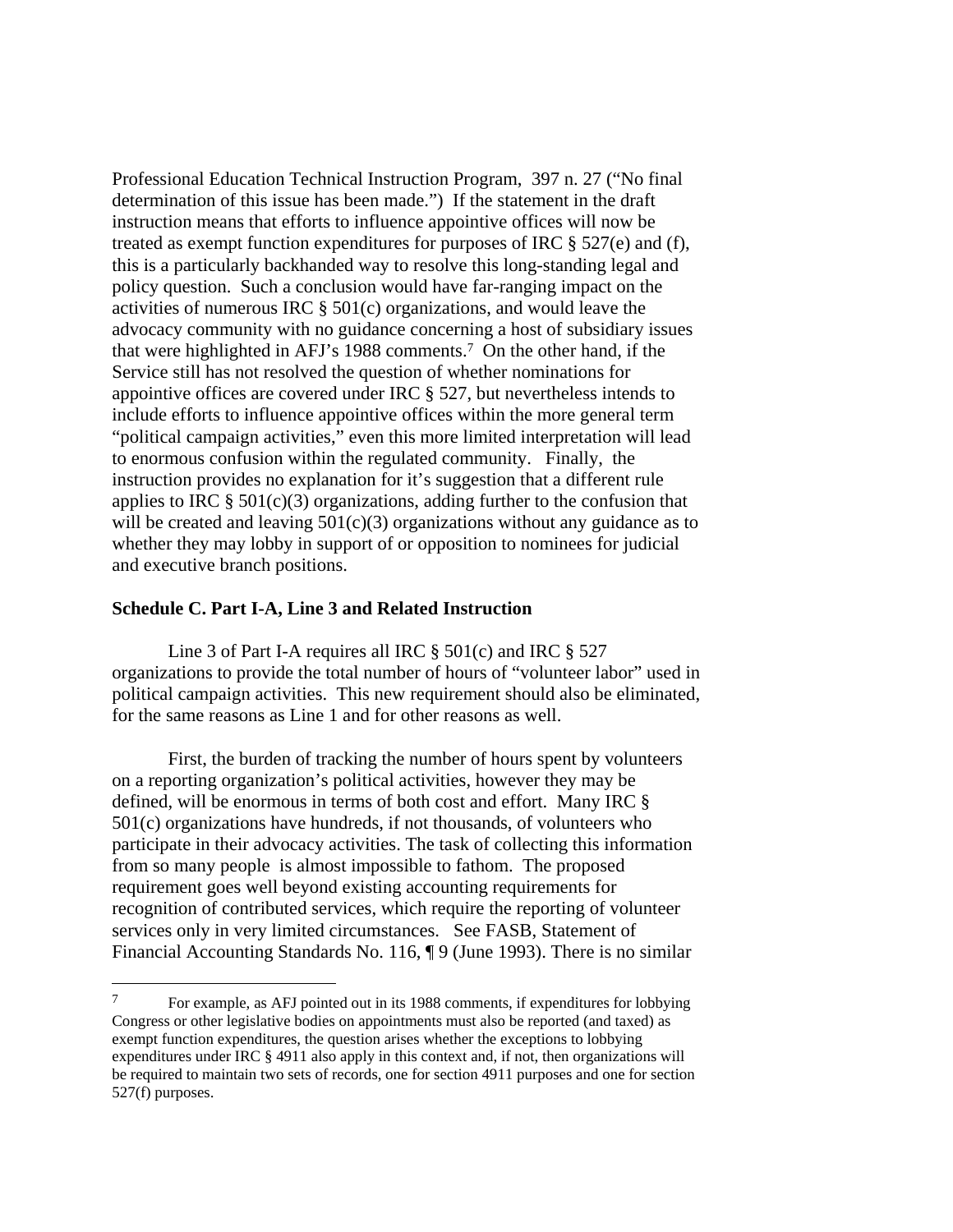requirement in the redesigned Form 990 with respect to contributed services for other program activities, and it should not be included here.

 Second, requiring volunteers to submit reports on their advocacy activities will very likely deter many from participating at all. Nonprofit advocacy organizations spend enormous amounts in attracting volunteers to participate in their programs, efforts that will be severely hampered if volunteers will be required to file detailed reports on their activities.

 Third, the instruction fails to address numerous important issues such as whether volunteers hours for indirect services should be included, when a volunteer is deemed to be acting on behalf of the organization, and the impact of volunteer services on an organization's exemptions and the tax under IRC § 527(f).

## **Schedule C, Part I-C, General Instruction**

The general instruction for Part I-C refers to "political campaign activities," even though the specific line items in this Part pertain to "exempt function expenditures," an entirely different term. Furthermore, as explained above, under current law activities in support of or opposition to candidates for appointive federal, state or local public office or office in a political party are not included as exempt function expenditures, as suggested in the instruction; this instruction is not an appropriate place to resolve this longstanding and complex policy and legal issue.

## **Schedule C, Part I-C, Line 1 and Related Instruction**

 The draft instruction for Line 1 refers to "political campaign activities," even though the form refers to "exempt function activities". This should be corrected in the final version.

 Also, Line 1 asks for information relating to the organization's direct expenditures for exempt function activities. We assume that expenditures by a separate segregated fund established by the organization under IRC §  $527(f)(3)$  are not intended to be included in this item and we recommend that the instruction be clarified to make this clear, as is the case in the instructions for Line 81a of the current Form 990.

## **Schedule C, Part I-C, Line 2 and Related Instruction**

The draft instruction for Line 2 also incorrectly uses the term "political campaign activities."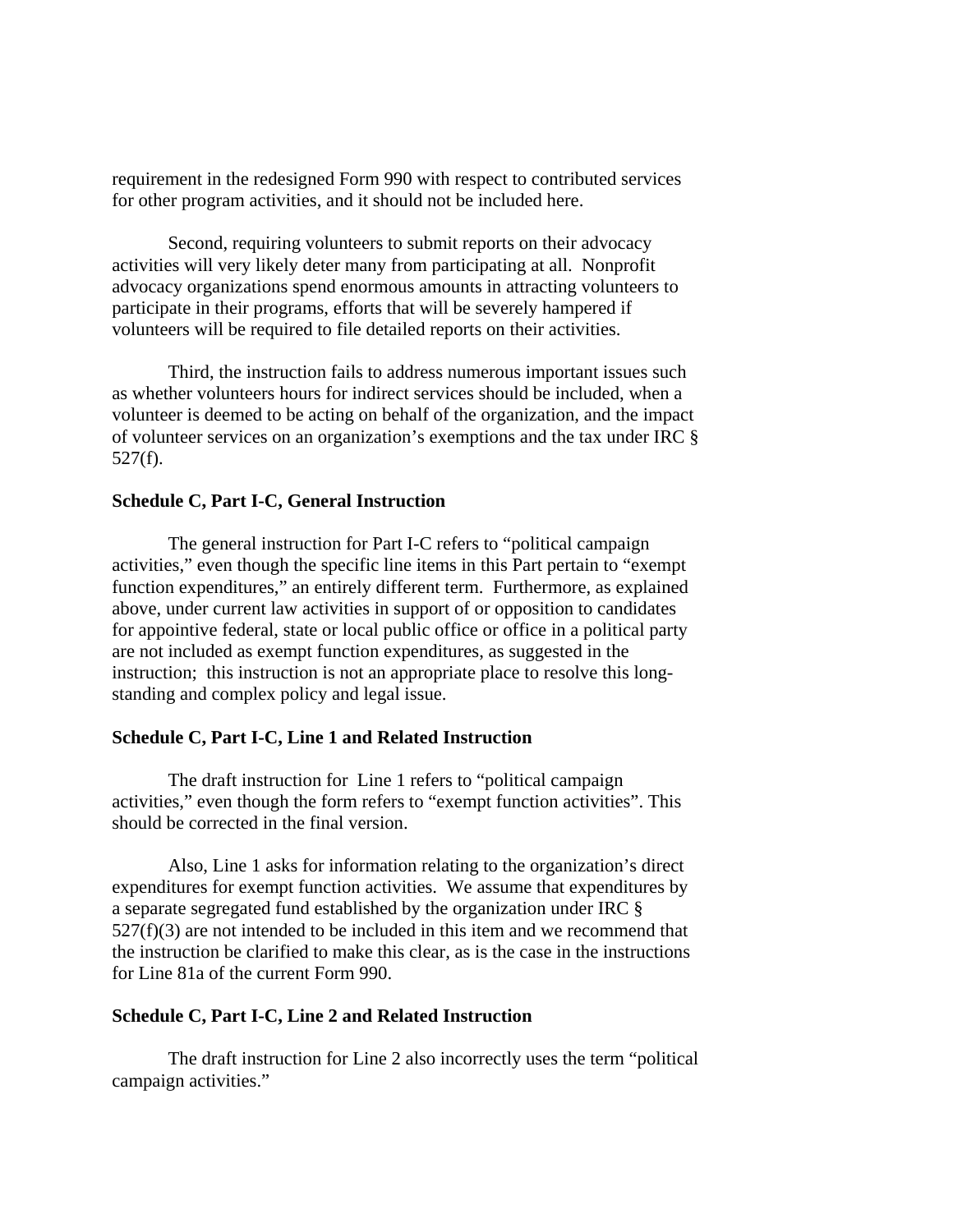Line 2 appears to overlap in part with Line 5. Since Line 5 covers transfers to IRC § 527 organizations, it would avoid confusion and simplify the form if Line 2 included only transfers made to other IRC  $\S$  501(c) organizations. Furthermore, the instruction for this line should state that the organization should report only those transfers that are earmarked to support exempt function activities by the transferee organization. The reporting organization should not be expected to report unrestricted transfers to other 501(c) organizations, since the reporting organization may have no information concerning and no control over how its funds were spent by the transferee organization.

## **Schedule C, Part I-C, Line 3 and Related Instruction**

As discussed above, the current regulations defining "exempt function expenditures" for purposes of IRC § 527(f) do not include indirect expenditures. Until these terms are defined, the Service should not require reporting of indirect expenditures on this line.8

 The reference to Form 1120-POL is also likely to lead to significant confusion. First, many IRC § 501(c) organizations are not required to file Form 1120-POL because they do not have political organization taxable income. Second, the due date for Form 1120-POL is two months before the due date for Form 990. We recommend that this reference be deleted and that information relating to Form 1120-POL be obtained under Line 4. More importantly, the Service should explore changing the due date for filing Form 1120-POL at least for IRC § 501(c) organizations required to file Form 990. In our experience, many nonprofit organizations assume that Form 1120-POL is not due until the date for filing Form 990, and organizations that are aware of the correct filing date often are unable to obtain the necessary information for filing until they have begun the process of preparing Form 990. It would simplify the burden on reporting organizations if the two returns were due at the same time.

#### **Schedule C, Part I-C, Line 5 and Related Instruction**

 The instruction for Line 5 should clarify that it is not seeking information about contributions made directly by individual donors, including an organization's members, to a separate segregated fund or political action committee. Many IRC  $\S 501(c)$  organizations solicit voluntary contributions

8 The same objection applies to Part VIII, Line 1 of the core Form 990.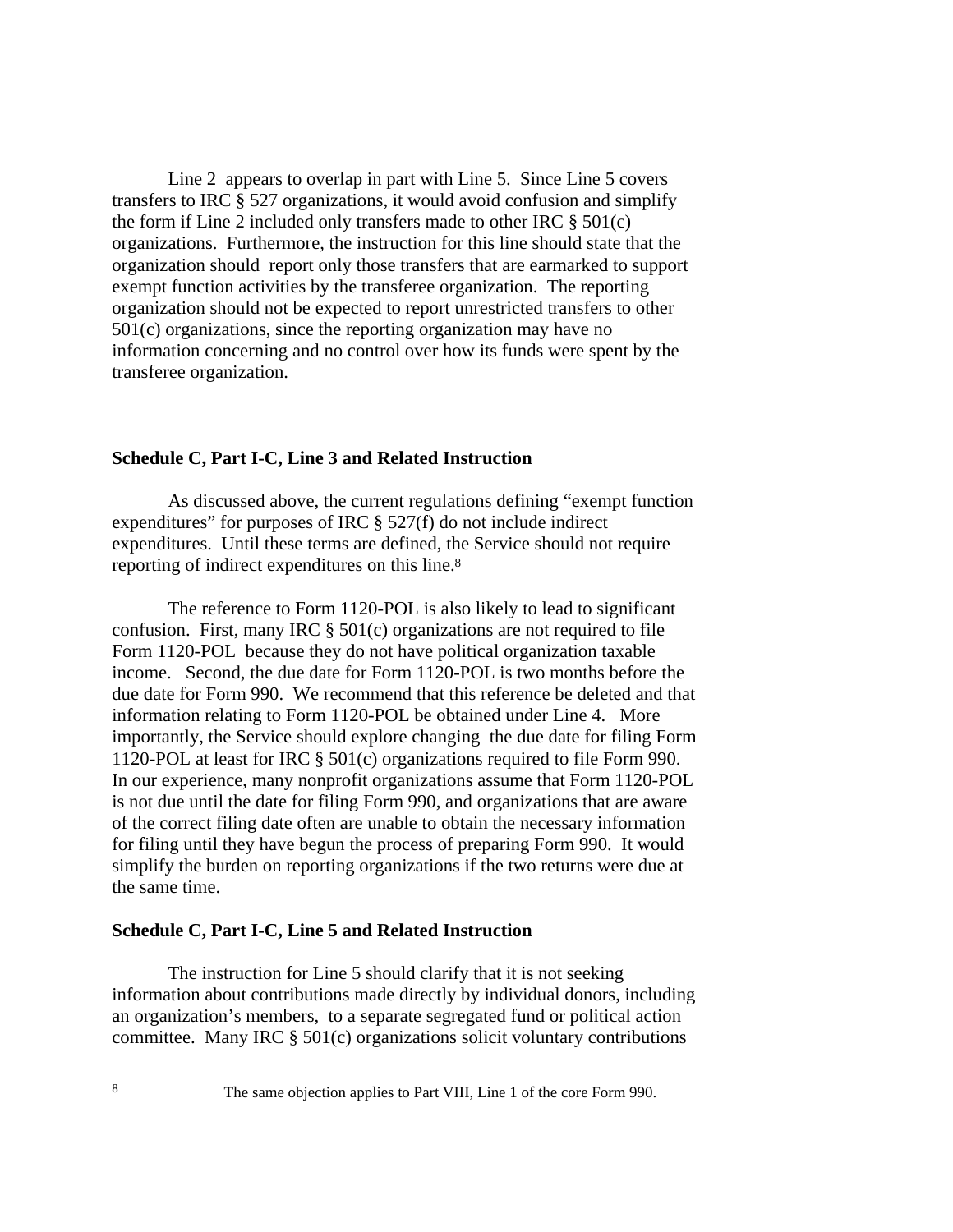to their connected separate segregated funds in accordance with federal or state law. These contributions are deposited directly into the accounts of the separate funds. The instruction for Line 81a of the current Form 990 is clear on this point and it should be included in the instruction for the redesigned form as well.

 The instruction should also make clear that the amount reported in column (e) is not an exempt function expenditure by the reporting organization and should not be included in response to Lines 1 or 3.

## **Schedule F, Part I, Line 3**

 $\overline{a}$ 

This item asks whether a filing organization made any grants directly or indirectly to finance political or lobbying activity outside of the U.S. Since grants for lobbying activity are permissible for all types of IRC  $\S 501(c)$ organizations, while grants for political activity may be improper in some instances, we recommend that the two types of activity not be included in a single question; otherwise, it will be unclear whether a filing organization has made a grant for improper purposes.

 Furthermore, it is unclear what is meant by a grant that is made "indirectly" to finance political or lobbying activities.

III

The Service's Attempt to Influence Internal Governance and Management Policies and Procedures of Nonprofit Organizations Is Without Legal Authority, Will Cause Significant Disruption Within the Nonprofit Community, and Will Mislead the Public and Should Therefore Be Eliminated From the Redesign

Part III of the core Form 990 asks a series of questions pertaining to the governance, management and financial policies and procedures of the reporting organization.9 With limited exceptions, these questions address policies and procedures which are not required by federal or state law or regulation. Moreover, while some of these policies and procedures may be useful for some organizations, they are not universally beneficial and may, in some instances, be counterproductive. As many organization managers have recognized, the one-size-fits-all assumptions which underlie Part III are not appropriate, especially for small and medium size organizations.

<sup>9</sup> Part VII, Lines 11 and 12 of the core form include similar questions and these comments are equally applicable to those new provisions.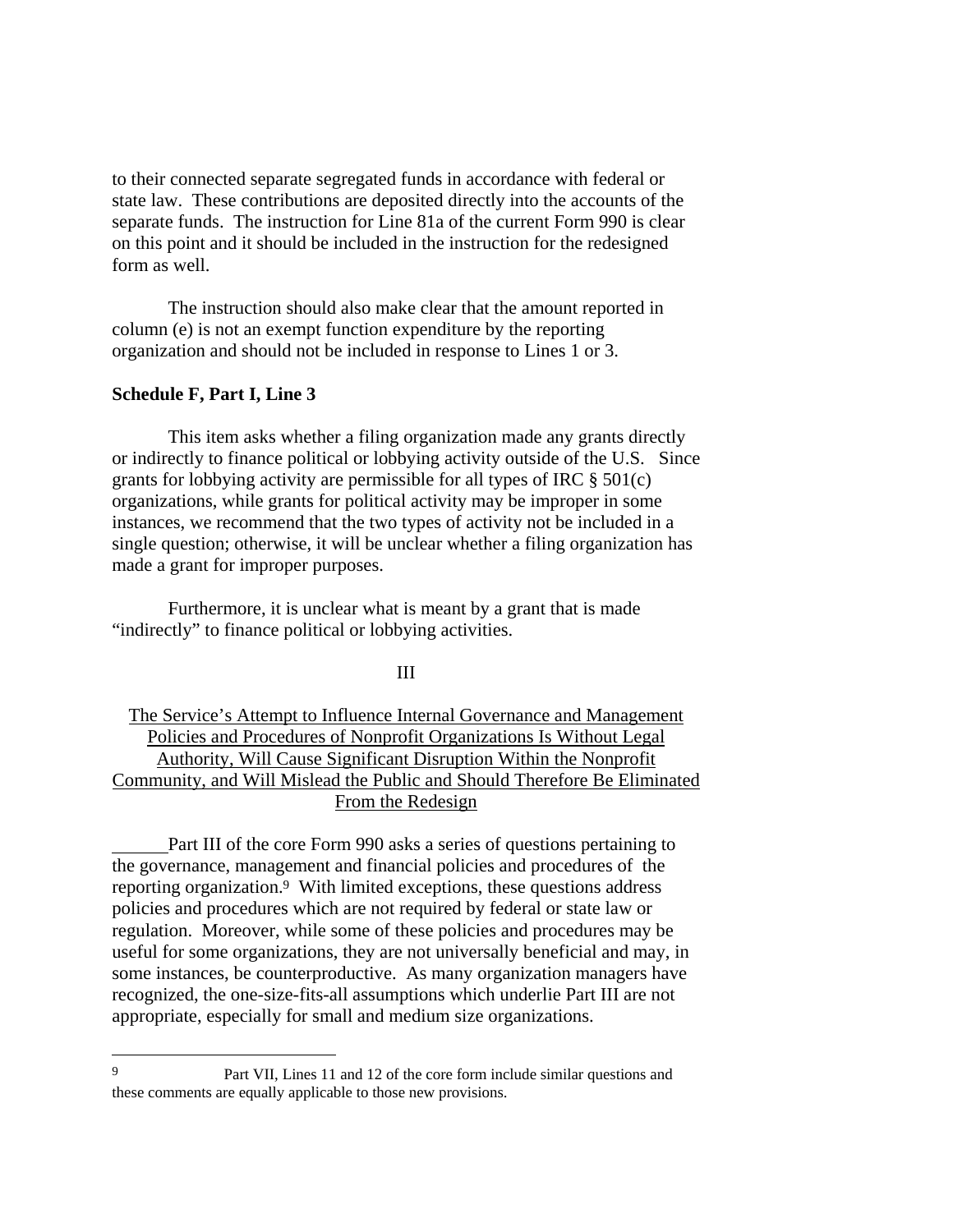While the Service does not explicitly mandate that these policies and procedures be adopted as a condition of exemption, our experience suggests that, independent auditors and other financial advisors frequently require organizations to adopt any policy or procedure highlighted in Form 990 notwithstanding the Service's position that they are optional. IRS examining agents also quickly turn "suggestions" into requirements and insist on reviewing compliance with every policy or procedure mentioned in Form 990.10 And, finally, the media and the public frequently misconstrue the Service's position, suggesting that organizations are operating improperly when they have not adopted each and every policy or procedure suggested by the Service.

 These problems should be sufficient to deter the Service from inserting itself into the area of organizational governance and management. It is also significant that the Service has little or no experience or expertise in determining appropriate mechanisms for nonprofit governance and that Congress itself has refrained from entering into this arena. Finally, the draft instructions contain erroneous, misleading, or confusing statements regarding certain of the specific policies and procedures proposed to be included in this Part:

 **Line 3.** All directors and trustees of nonprofit organizations are subject to fiduciary duties with respect to how they conduct themselves with respect to the organization. While some organizations have found it helpful to adopt separate conflict-of-interest policies, many have concluded that formal written policies and procedures are

<sup>10</sup> The Service's explanation for these new reporting requirements in the Background Paper issued with the Redesigned Draft Form 990 makes clear that the agency is definitely not neutral with respect to the "good government and accountability practices" addressed in Part III. As justification for these reporting requirements, the Service argues that the practices addressed "provide safeguards that the organization's assets will be used consistently with its exempt purposes, a critical tax compliance consideration," and that "a well managed organization is likely to be a tax compliant organization." In our view, and based on our experience working with numerous nonprofit advocacy organizations throughout the country, the practices highlighted in Part III often elevate form over substance and will have little impact on tax compliance. Furthermore, the Service cannot have it both ways - if the policies and procedures highlighted in the redesigned Form 990 are necessary from a tax compliance standpoint, as the Service argues, then examining agents, the media and the public are certainly going to use these standards to measure compliance with organizations' exempt purposes, in effect establishing *de facto* mandates where none actually exist. Finally, as we describe in detail below, the Service's view of what constitutes "good government and accountability practices" is skewed to large, well-funded organizations, conflicts with actual practice by many well-managed, tax-compliant organizations, and may well be counterproductive in many circumstances.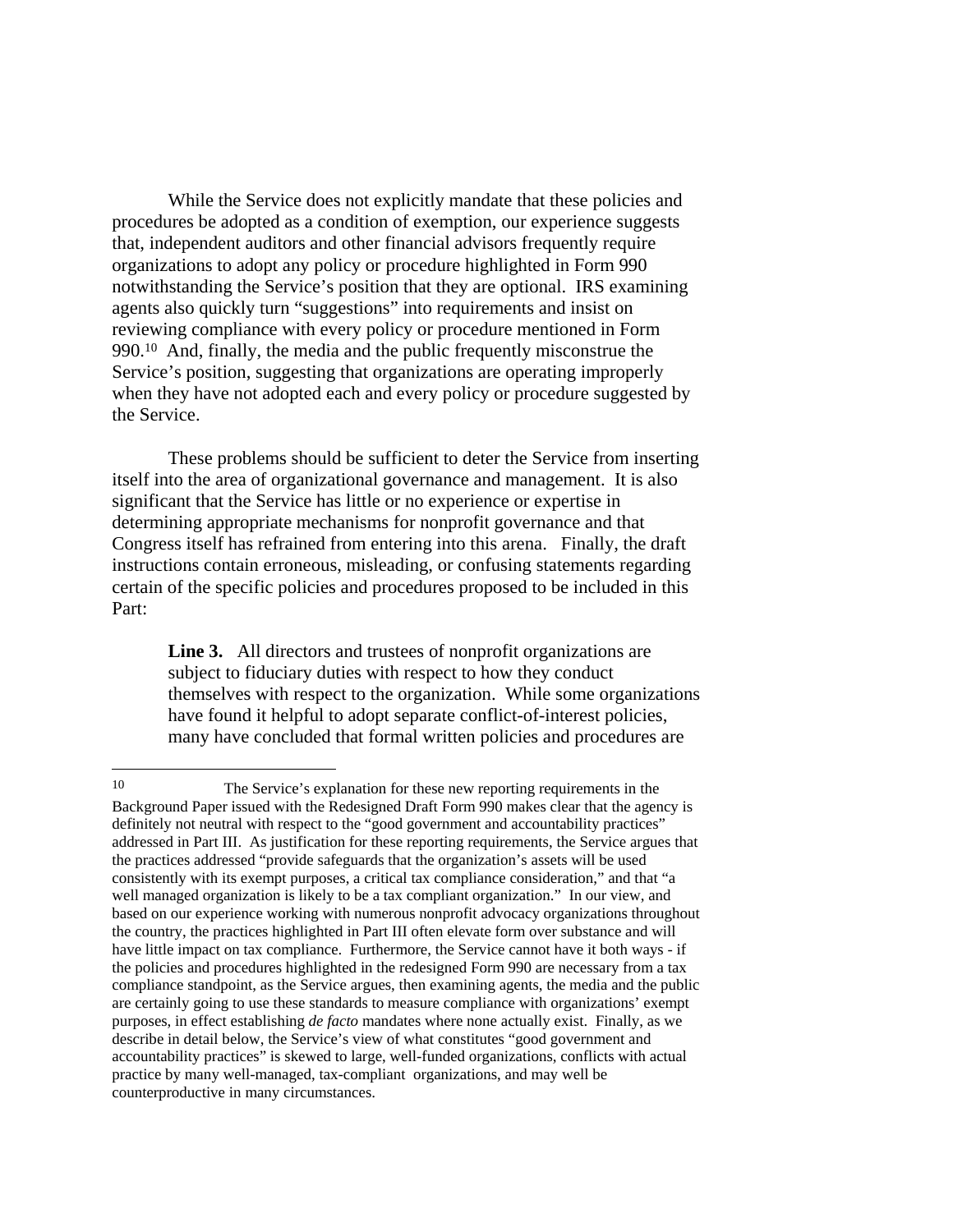unnecessary, either because the issues normally covered in such policies have not arisen for the organization or because other procedures are in place and have proven to be adequate. Furthermore, there is enormous variety within the nonprofit sector regarding the form of such policies and procedures. The Service should not suggest that there is a single acceptable approach to these issues.

Lines 4 & 5. It is not true that Sarbanes-Oxley "requires" certain taxexempt organizations to adopt written whistle-blower protection and document retention and destruction policies. That statute prohibits retaliation against whistle-blowers and the destruction of records under certain circumstances. While some nonprofit organizations seek to comply with these requirements by adopting written policies, others have concluded that they are unnecessary, particularly given the substantial effort and cost of adopting full-blown written policies in both areas.

 **Line 6.** While most states require that written minutes be prepared for meetings of governing boards, many states do not require minutes of committee meetings. There is also no definition of the term "related committees." Is this limited to committees made up entirely of directors or trustees to which the board has delegated specific authority to act on its behalf, or is it intended to include other committees? We know of no legal basis for requiring that minutes be prepared on the schedule set forth ; while some organizations may comply with this requirement, many others do not for perfectly legitimate reasons and there is no basis for concluding that an organization which follows another procedure is not well-managed.

Line 7. There is no legal requirement that organizations adopt written policies and procedures governing the activities of chapters, affiliates and branches, or even that the "operations [of such entities] are consistent with the organization's." In reality, the relationships between and among parent organizations and subordinate entities often evolve over time and it may well be counterproductive to the development of an organization to attempt to institute written policies and procedures in this area before the organization is ready to do so.

 **Line 8.** Many organizations, especially smaller ones, are unable to afford the cost of an independent accountant. State laws generally do not require that nonprofit financial statements be reviewed or audited, or they provide exceptions for smaller organizations. Again, the Service's simplistic, one-size-fits-all approach is misleading and could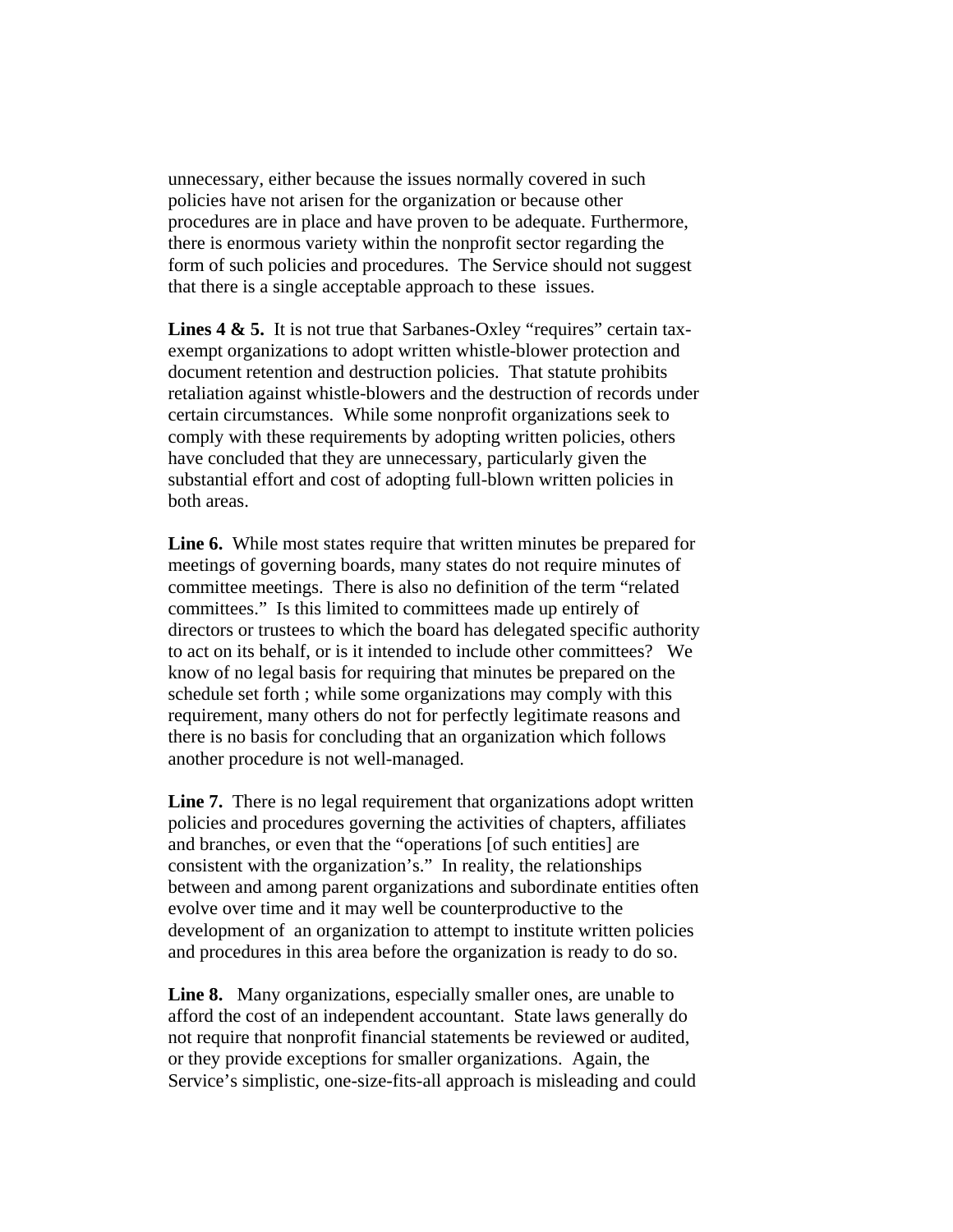be counterproductive by suggesting to organizations that they need to incur these costs.

Line 9. Except in very limited situations, there is no legal requirement that an organization have an audit committee. Some organizations have decided to have their full governing boards review audit reports in lieu of establishing a separate committee to perform this function, while others may delegate this task to a financial or budget committee. The Service has neither the authority nor the expertise to require that all organizations establish separate audit committees.

 **Line 10.** The Service has no basis for suggesting that a reporting organization's governing body should (or must) review Form 990 before it is filed. For many organizations this would require a special meeting, at significant additional expense. Further, the size or makeup of the governing body may make it difficult for it to review the return effectively and efficiently.

 **Line 11.** While the Internal Revenue Code requires nonprofit organizations to make available certain documents to the public, $<sup>11</sup>$  it</sup> does not require that they disclose organizing or governing documents such as bylaws, their conflict of interest policy, if any, financial statements, or audit reports (including any related management letters). State laws generally do not require disclosure of these documents, and there are legitimate reasons why organizations may elect not to disclose these documents. Moreover, by including documents that must be disclosed to the public by law, such as Form 990 and Form 990-T, in the same question as documents for which there is no such legal obligation, the Service will create confusion with respect to the manner in which organizations must make their Form 990 and 990-T available. Thus, the draft of Line 11 suggests that organizations may make their Form 990 available by "other" means, although the instructions do not indicate what other means would be acceptable compliance with the statutory requirement and the Service's previous guidance on this question does not appear to include such an option.

<sup>11</sup> Although Form 990 must be disclosed to the public, the draft of the redesigned Form 990 eliminates current Instruction M, which explains how such disclosure should be made and makes clear that donor information in Schedule B is *not* subject to mandatory disclosure. We recommend that this provision be included in the final version of the redesigned form. If the Service decides not to include current Instruction M, then it should at least add a provision to the Instructions for Part III making clear that Schedule B is not subject to public disclosure.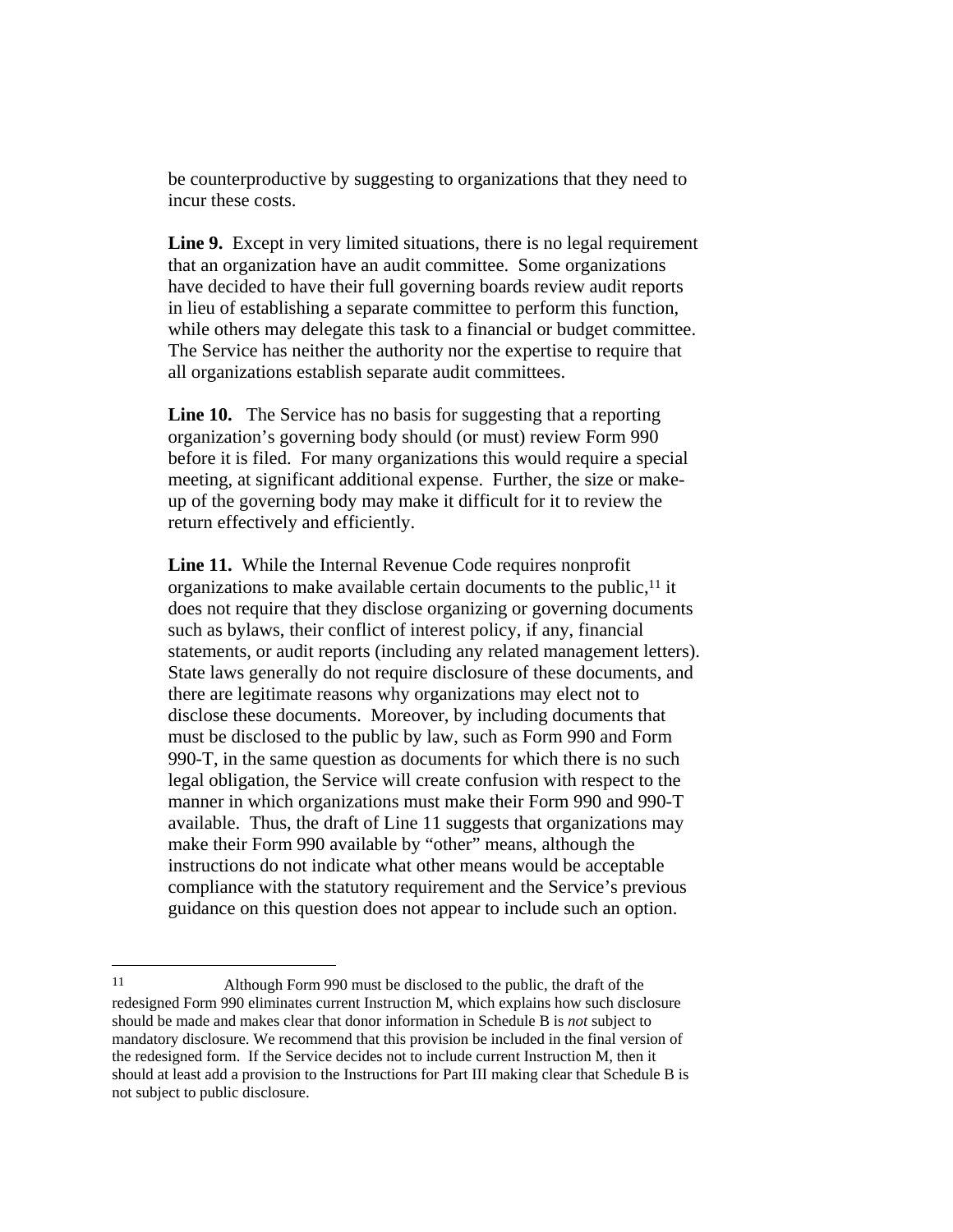# The Redesign of Form 990 Should Address the Special Problems of Reporting By IRC § 527 Organizations, Particularly Separate Segregated Funds

 Form 990 is directed primarily to IRC § 501(c) organizations. When Congress mandated in 2000 that some IRC § 527 organizations begin to file Form 990, the Service elected to use the existing form rather than develop another form in the 990 series for political organizations, which would have been preferable. This decision has led to numerous questions concerning the application of Form 990 to political organizations for which the Service has provided no guidance. The redesign of Form 990 is an appropriate opportunity to address these questions for the first time.12 In addition, the Service should exempt IRC § 527 organizations from some parts of Form 990 which are of little or no relevance or are duplicative of information provided on Form 1120-POL or Forms 8871/8872.13

# **Section A of Part II of the Core Form and Related Instructions**

.

1

Many IRC § 527 organizations are established as separate segregated funds ("SSF") of a related IRC  $\S$  501(c) organization. Where the organizing/governing documents of the SSF establish a governing body for the SSF, it is relatively simple to identify the "directors" of the organization, notwithstanding that it is not incorporated. In many instances, however, there may be no organizing or governing documents for the SSF,14 and decisions about the operations of the SSF may be made by a committee of the related organization, staff of the related organization, or some other informal body. Is the IRC § 527 organization expected to list these individuals as its "directors" or should it list the governing body of the related organization which, as a legal matter, has ultimate authority over the SSF's programs and operations?

<sup>12</sup> In requiring IRC § 527 organizations to file annual returns, Congress expressly authorized "such modifications as the Secretary considers appropriate to require only information which is necessary for the purposes of carrying out section 527." IRC § 6033(g)(2)(A).

<sup>13</sup> IRC § 527 organizations are the only groups required to file Form 990 that are also required to file additional regular reports with the Service. If the Service is serious about wanting to reduce the burden on reporting organizations, eliminating duplicate reporting by political organizations would be a good place to start.

<sup>14</sup> The Service has stated that "Section 527 does not require an organization to have formal organizational documents, such as articles of incorporation.... The regulation specifically states that the organization need not be formally chartered or established as a corporation, trust, or association....." Rev. Rul. 2003-49 (Q&A 13).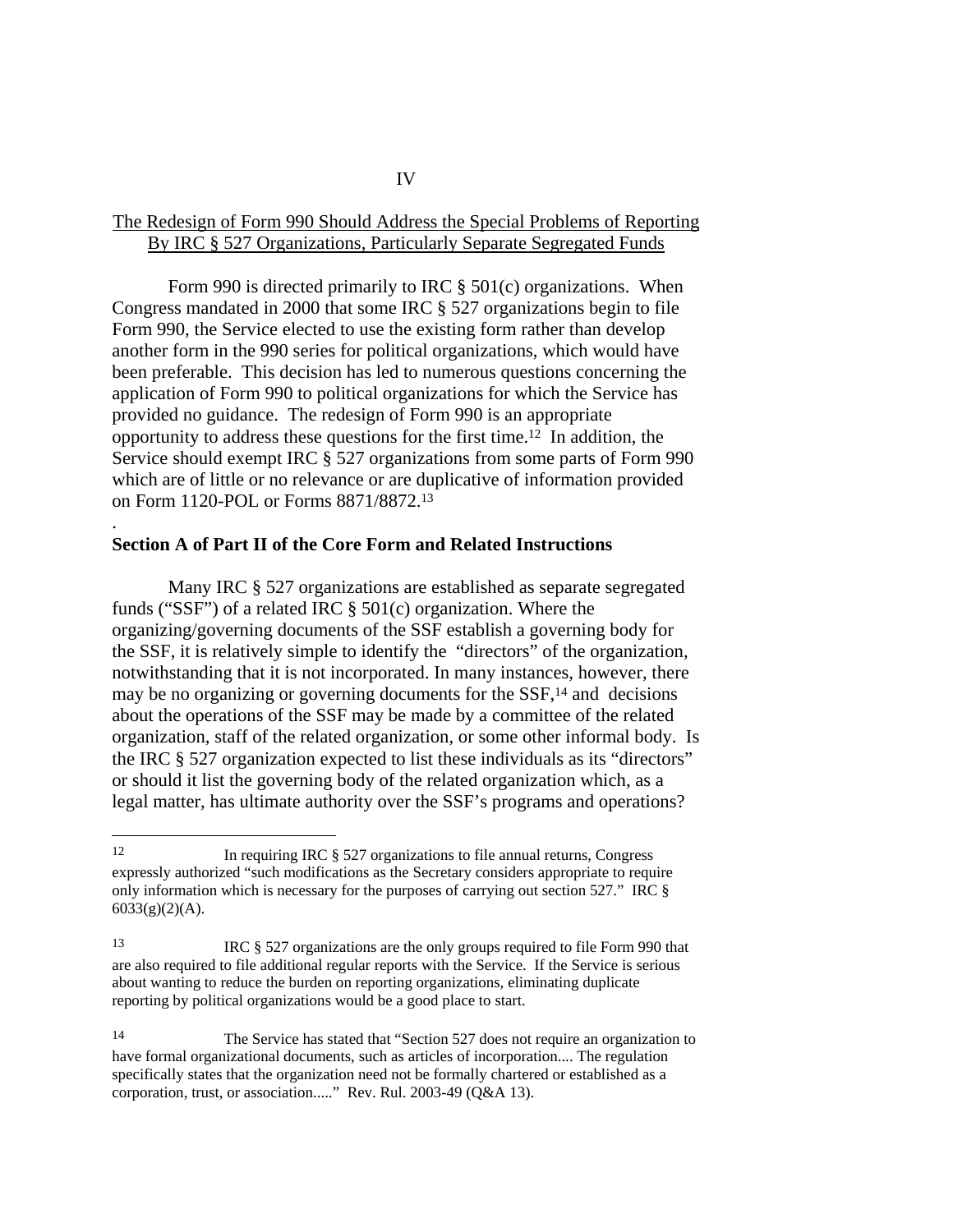Similarly, if the SSF has registered as a political action committee under federal or state law, it would be required to designate a treasurer and, in some states, a chair. Are these the "officers" of the SSF for purposes of reporting under this section, or are the officers of the related organization to be reported as its officers? Finally, in many organizations, the political director and/or other employees of the related organization serve as the staff for the SSF. Are these individuals to be listed as key employees of the SSF, even though they are paid entirely by the related organization and they may not otherwise fall within the definition of that term.

### **Section B of Part II of the Core Form and Related Instructions**

As with section A of this Part, it is very unclear how IRC § 527 organizations should report under this section. Line 3, for example, may have no application to SSFs, which often do not have a CEO, Executive Director, or CFO in the typical sense of these terms, and the SSFs frequently play no part in the hiring of staff, who are employees of the related organization. Should the SSF answer these questions with respect to the CEO, CFO, etc. of the connected organization or simply put N/A? Moreover, as noted above, many SSFs have no governing body in the usual sense. Lines 5a-e are generally concerned with issues under IRC § 4958 which does not apply to IRC § 527 organizations. Line 10a should be limited to compensation paid directly by the SSF, and should not include compensation paid, and presumably reported, by the related IRC § 501(c) organization.

## **Part III of the Core Form**

IRC § 527 organizations should be exempted from this Part in its entirety. Since SSFs do not have their own governing bodies, it is unclear how lines 1a and 1b should be answered. Similarly, lines 2 through 9 ask about policies and procedures adopted by or applicable to an organization's governing body. If an SSF responds to these questions by providing information relevant to its connected organization, the responses will be misleading and redundant.

# **Parts IV and V of the Core Form and Related Instructions**

IRC § 527 organizations separately report their revenue and expenditures on Form 8872 according to the requirements set forth in IRC § 527(j). IRC § 527 organizations further report financial information on Form 1120-POL. Under these circumstances, the Service should exempt IRC § 527 organizations from reporting under Parts IV and V of the core form.